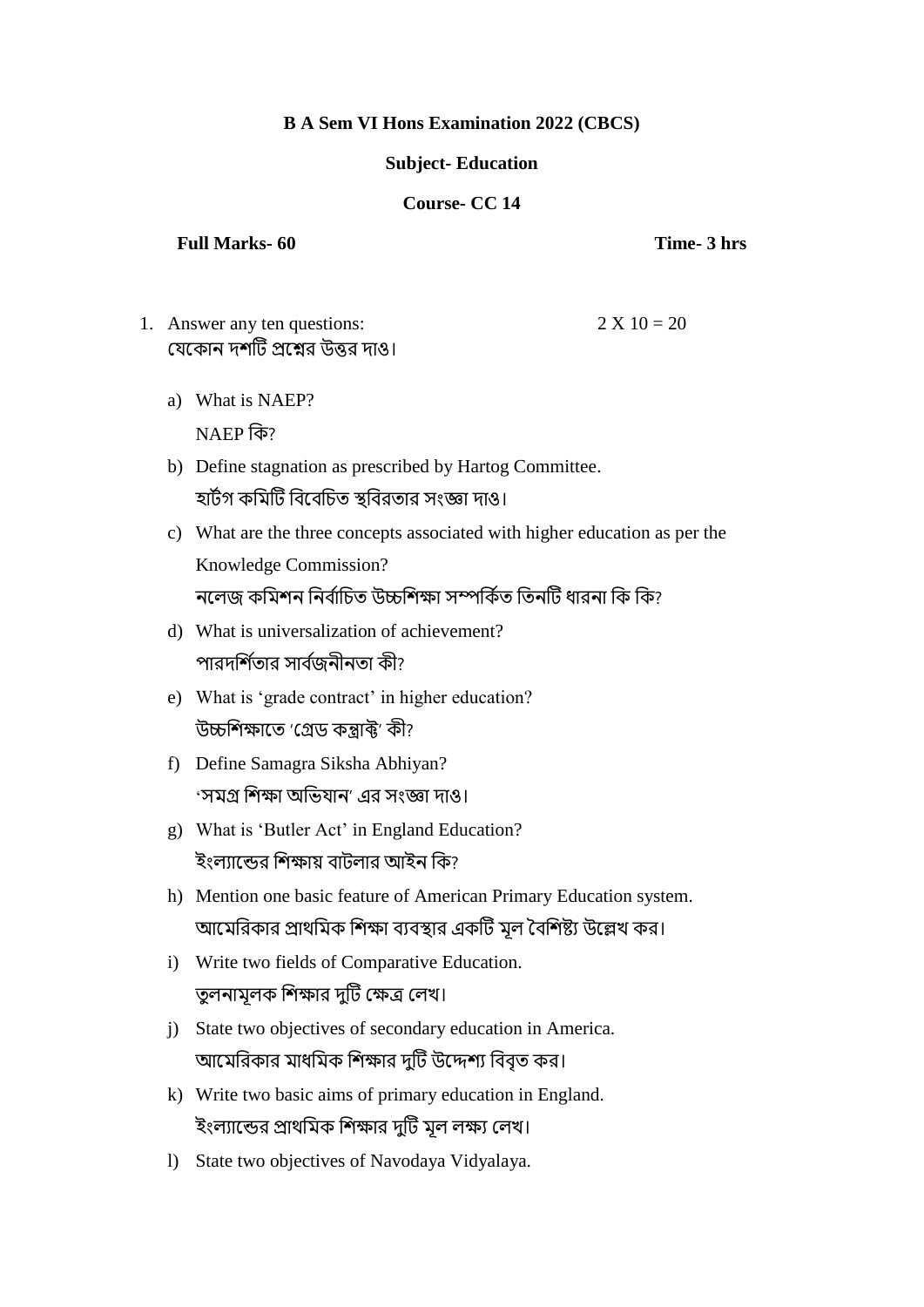নবোদয় বিদ্যালয়ের দুটি উদ্দেশ্য বিবৃত কর।

- m) Mention one need of comparative education. তুলনামূলক শিক্ষার একটি প্রয়োজনীয়তা উল্লেখ কর।
- n) What is three-language formula? ত্রি ভাষা সুত্র কি?
- o) State any one difference in higher education between India and USA. ভারত ও USA এর উচ্চশিক্ষার মধ্যে যেকোন একটি পার্থক্য বিবৃত কর।
- 2. Answer any two questions:  $2 \times 10 = 20$ যেকোনো দুটি প্রশ্নের উত্তর দাও।

- a) Discuss the different factors of Comparative Education তুলনামলক শিক্ষার বিভিন্ন উপাদানগুলি আলোচনা কর।
- b) Discuss the advantages and limitations of Comparative Education. 5+5 তুলনামূলক শিক্ষার সুবিধা ও সীমাবদ্ধতা আলোচনা কর।
- c) Discuss the aims and curriculum of Secondary Education in England. 5+5 ইংল্যান্ডের মাধ্যমিক শিক্ষার লক্ষ্য এবং পাঠক্রম আলোচনা কর।
- d) Discuss the nature of 'Public School' and 'Nabodaya Vidyalaya' in India ভারতের পাবলিক স্কুল ও নবোদয় বিদ্যালয়ের প্রকৃতি আলোচনা কর।
- 3. Answer any four questions from the following:  $4 \times 5 = 20$ নিম্নে প্রদত্ত যেকোনো চার টি প্রশ্নের উত্তর দাও।
	- a) Discuss the nature of Comparative Education. তুলনামূলক শিক্ষার প্রকৃতি আলোচনা কর।
	- b) Mention the aims of Higher Education in USA. USA এর উচ্চকশক্ষোর েক্ষযগুকে উকেখ র।
	- c) Write a note about 'Grammar School' in England.. ইংল্যান্ডের 'গ্রামার স্কুল' এর উপর একটি টীকা লেখ।